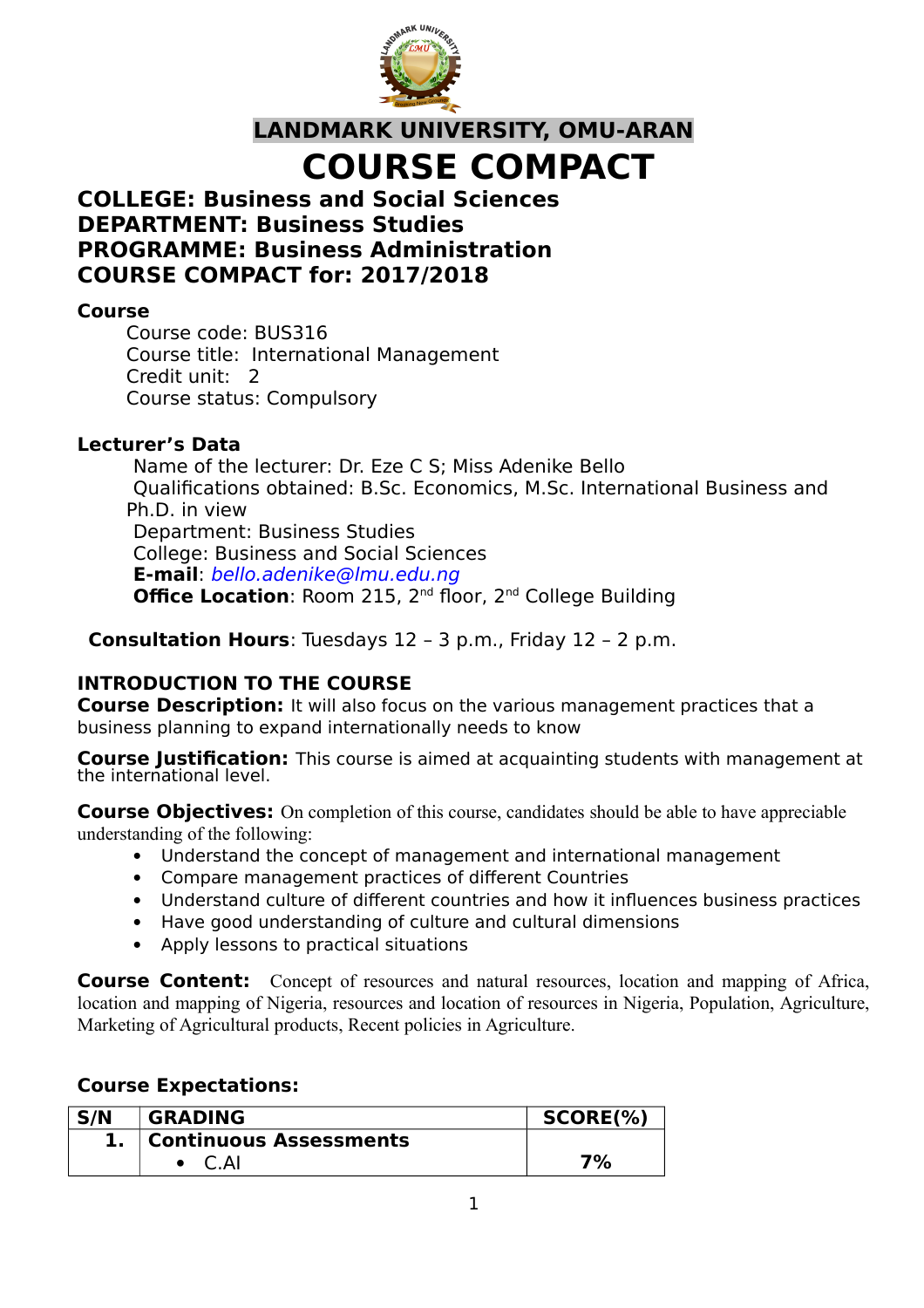|    | • C.All (Mid-Semester Test)<br>$\bullet$ C.AIII | 15%<br>8%  |
|----|-------------------------------------------------|------------|
| 2. | <b>Final Examination</b>                        | 70%        |
|    | Total                                           | <b>100</b> |

## **Course Delivery Strategies:**

To enjoy maximum delivery of this course, students will be encouraged to participate. Therefore, lecture and collaboration method will be adopted. Students will also work on term paper which will be presented in the class. The aim of this is to practice effective communication and demonstrate communication skills within themselves.

#### **Course Duration:**

**2hrs**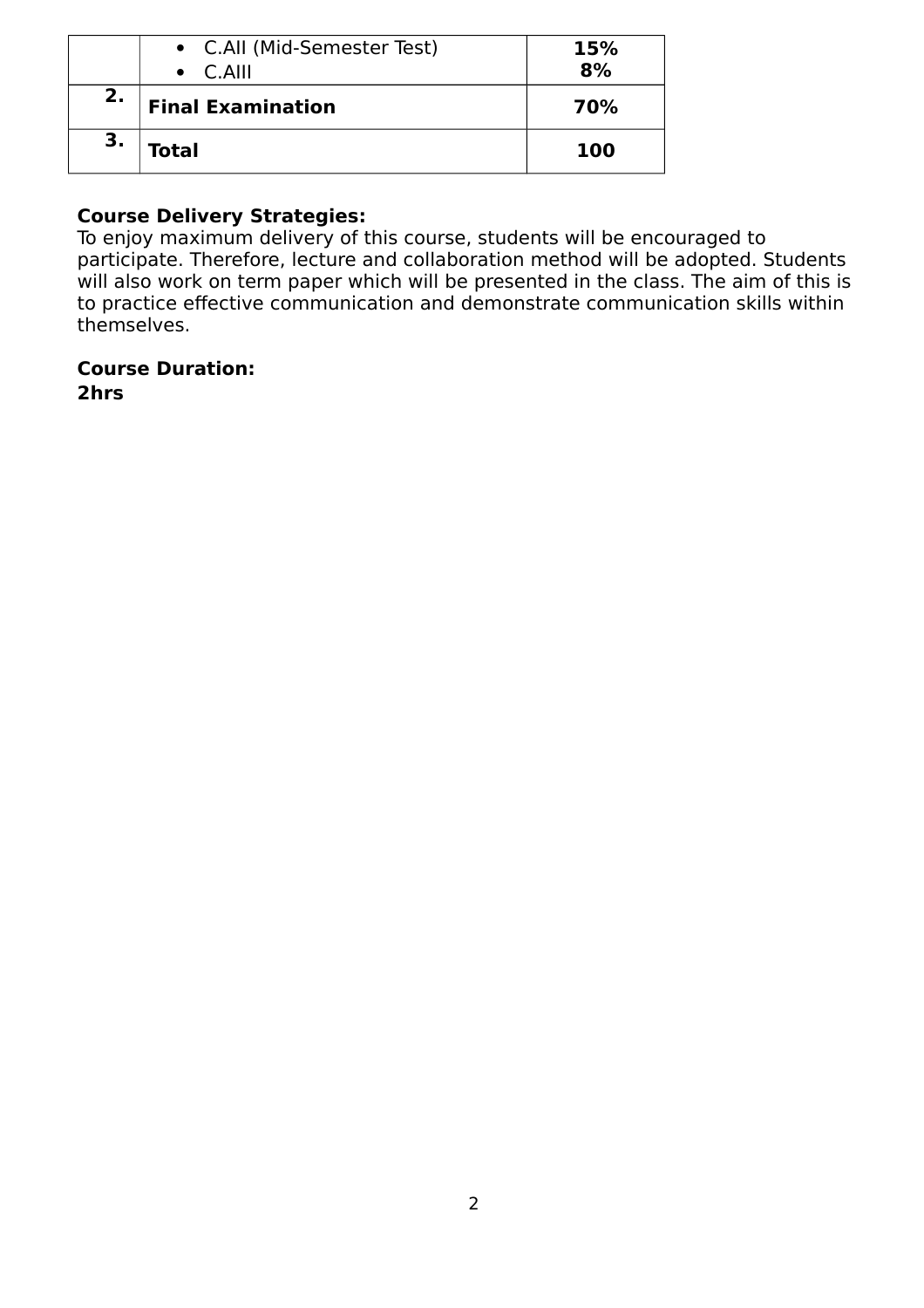# **LECTURE CONTENT**

## **Module 1**

#### **Week 1 Topic:** Management

**Objectives:** At the end of the lecture, students should be able to understand the following:

- Definitions and concept of management
- Principles and functions of management

## **Description:**

#### **90 minutes:** The first 1.30hours of lecture will be focused on the above course objectives. **30 minutes:** The 30 minutes will be a tutorial session. This will enable review of study questions.

## **Study Question:**

- 1. Discuss the principles of management
- 2. Discuss the functions of management

## **Reading/ study List**

- 1. Luthan, Fred, Doh, Jonathan P. (2012). International Management: Culture, Strategy and Behaviour: USA. McGraw-Hill.
- 2. Arvind, V. (2009). International Management: Managing in a Diverse and Dynamic Global Environment. New York. McGraw- Hill.

## **Module 1**

## **Week II**

**Topic:** Introduction to International Management

**Objectives:** At the end of the lecture, students should be able to understand the following:

- Definitions, scope and perspectives of international management
- Why international management?

## **Description:**

## **90 minutes:**

The first 1.30hours of lecture will be focused on the above course objectives. **30 minutes:** The 30 minutes will be a tutorial session. This will enable review of study questions.

## **Study Question:**

Discuss the reasons for the emergence of International trade.

## **Reading/ study List**

1. Luthan, Fred, Doh, Jonathan P. (2012). International Management: Culture, Strategy and Behaviour: USA. McGraw-Hill.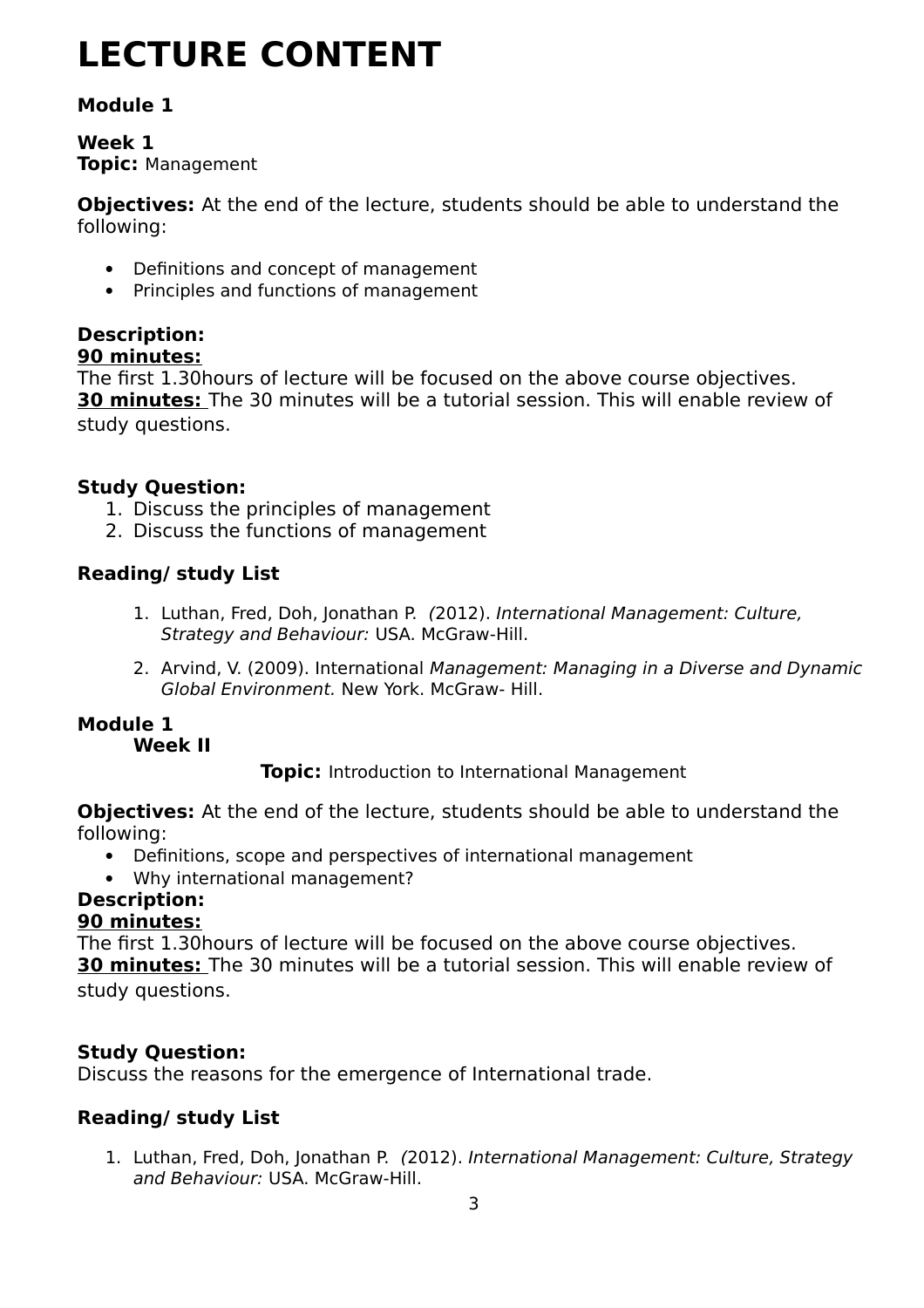- 2. Arvind, V. (2009). International Management: Managing in a Diverse and Dynamic Global Environment. New York. McGraw- Hill.
- 3. Ashok, S. (2004). International Management: Managing the Global Corporation. London. McGraw-Hill Higher Education.
- 4. Hill, Charles W.L. (2003). International Business: Competing in the Global Market Place. USA. McGraw-Hill

## **Module 2**

#### **Week III**

#### **Topic: Environment of International Management (I)**

**Objectives:** At the end of the lecture, students should be able to understand the following

- Economic Environment
- Political Environment

#### **Description 90 minutes:**

The first 1.30hours of lecture will be focused on the above course objectives. **30 minutes:** The 30 minutes will be a tutorial session. This will enable review of study questions.

#### **Study Question:**

- 1. Discuss the economic environment of your country of residence.
- 2. Discuss the political environment of your country of residence.

## **Reading List**

- 1. Luthan, Fred, Doh, Jonathan P. (2012). International Management: Culture, Strategy and Behaviour: USA. McGraw-Hill.
- 2. Arvind, V. (2009). International Management: Managing in a Diverse and Dynamic Global Environment. New York. McGraw- Hill.
- 3. Ashok, S. (2004). International Management: Managing the Global Corporation. London. McGraw-Hill Higher Education.
- 4. Hill, Charles W.L. (2003). International Business: Competing in the Global Market Place. USA. McGraw-Hill

#### **Module 3**

#### **Week IV**

## **Topic: Environment of International Management (II)**

**Objectives:** At the end of the lecture, students should be able to understand the following:

- Cultural Environment
- Cultural variables
- Cultural dimensions

## **Description:**

#### **90 minutes:**

The first 1.30hours of lecture will be focused on the above course objectives.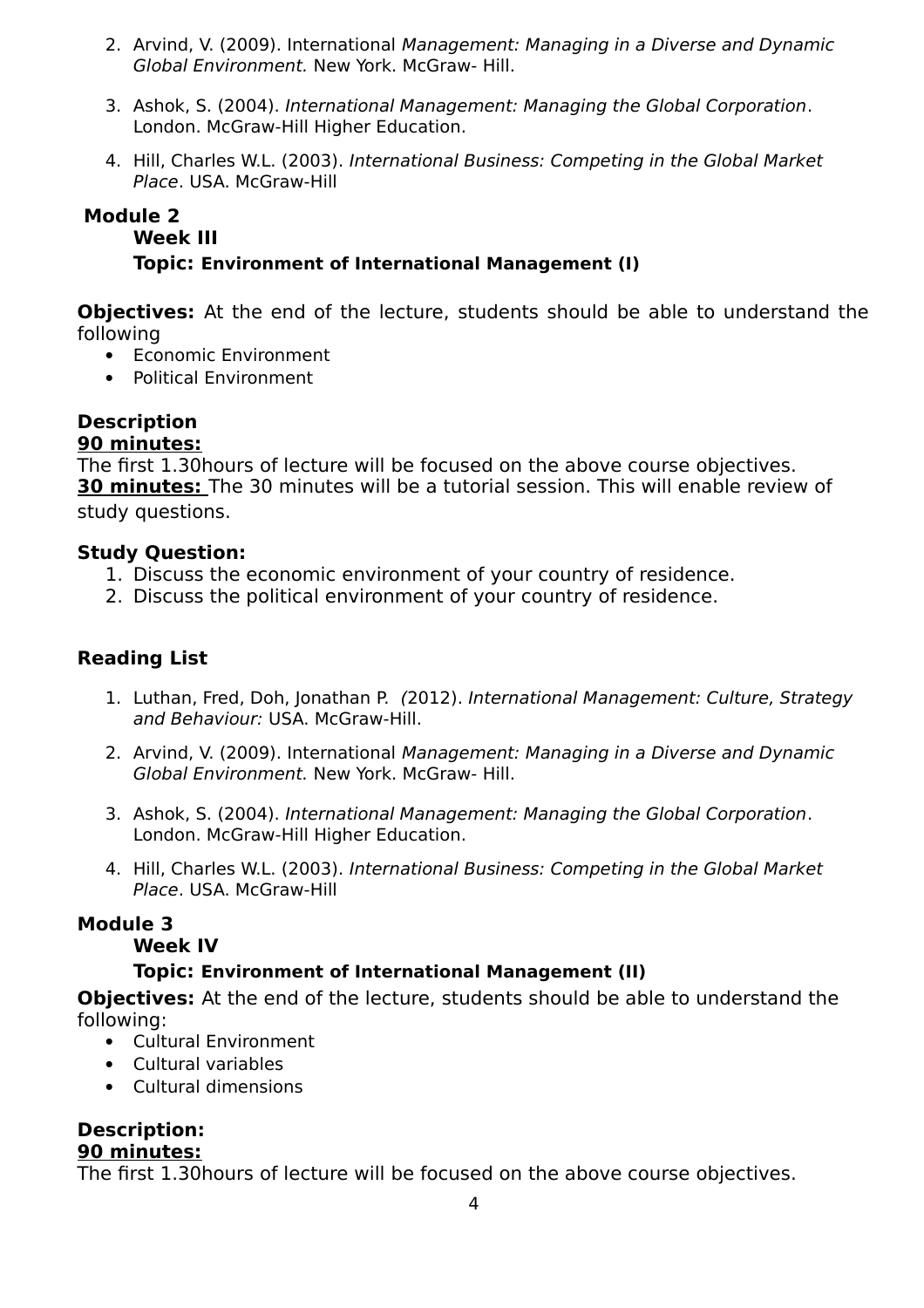**30 minutes:** The 30 minutes will be a tutorial session. This will enable review of study questions.

### **Study Question:**

1. Discuss the cultural environment has it will influence your country of residence

## **Reading List**

- 1. Luthan, Fred, Doh, Jonathan P. (2012). International Management: Culture, Strategy and Behaviour: USA. McGraw-Hill.
- 2. Arvind, V. (2009). International Management: Managing in a Diverse and Dynamic Global Environment. New York. McGraw- Hill.
- 3. Ashok, S. (2004). International Management: Managing the Global Corporation. London. McGraw-Hill Higher Education.
- 4. Hill, Charles W.L. (2003). International Business: Competing in the Global Market Place. USA. McGraw-Hill

#### **Module 3**

## **Week V Topic: Environment of International Management (III)**

At the end of the lecture, students should be able to understand the following

- Legal Environment (principles of international law, international treaties and conventions)
- Technological Environment

## **Description:**

#### **90 minutes:**

The first 1.30hours of lecture will be focused on the above course objectives. **30 minutes:** The 30 minutes will be a tutorial session. This will enable review of study questions.

#### **Study Question:**

- 1. Consider the legal environment of your country of residence
- 2. Discuss the rate of acceptance of and the guiding technology in your country of residence

## **Reading List**

- 1. Luthan, Fred, Doh, Jonathan P. (2012). International Management: Culture, Strategy and Behaviour: USA. McGraw-Hill.
- 2. Arvind, V. (2009). International Management: Managing in a Diverse and Dynamic Global Environment. New York. McGraw- Hill.
- 3. Ashok, S. (2004). International Management: Managing the Global Corporation. London. McGraw-Hill Higher Education.
- 4. Hill, Charles W.L. (2003). International Business: Competing in the Global Market Place. USA. McGraw-Hill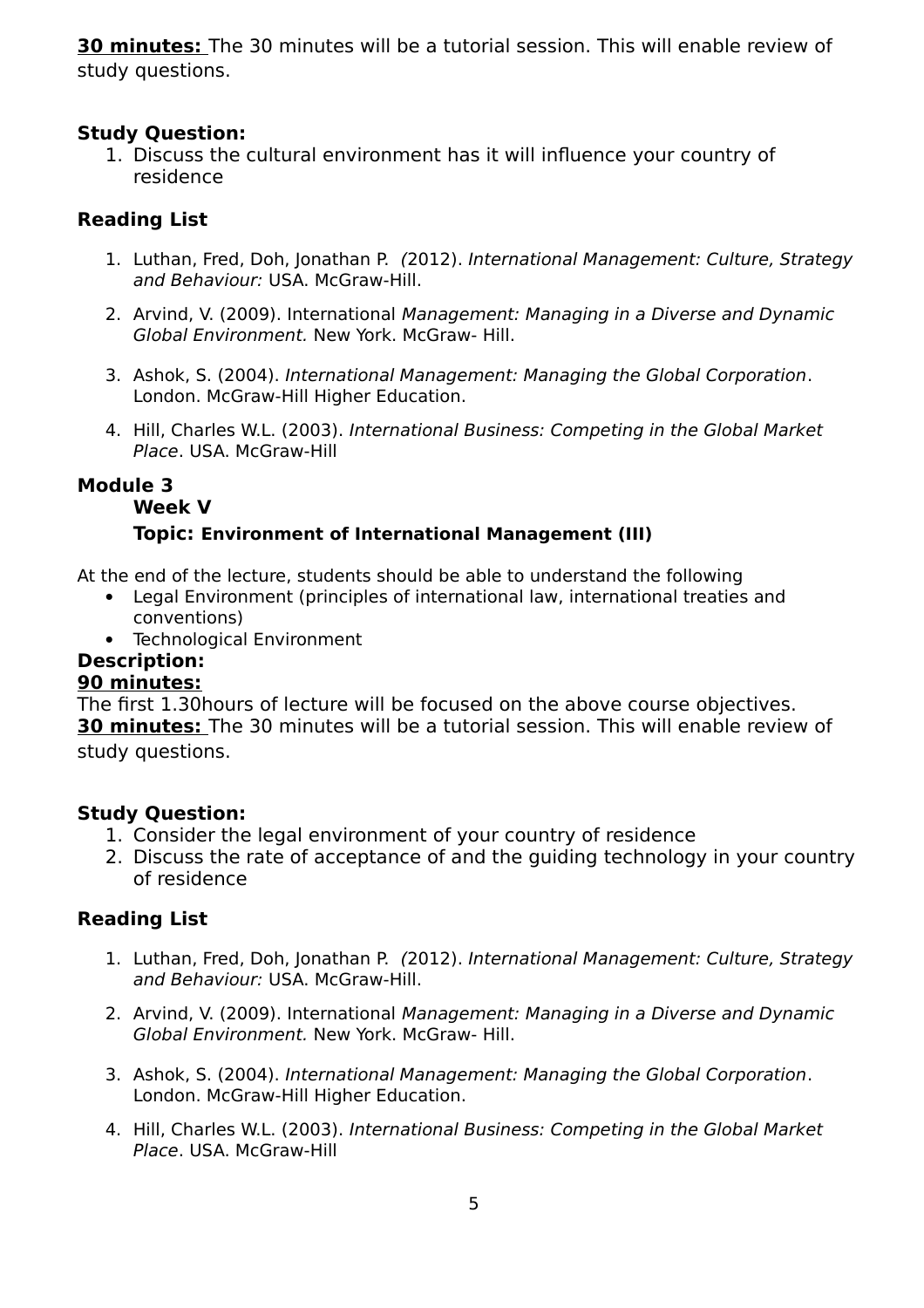#### **Module 4 Week VI**

#### **Topic: Foreign market modes of entry**

**Objectives:** At the end of the lecture, students should be able to understand the following

- Decide on the country to enter for business
- Determine how the enter the country of choice for business
- Identify when to enter the country of choice for business
- Decide the scale of entry

## **Description:**

#### **90 minutes:**

The first 1.30hours of lecture will be focused on the above course objectives. **30 minutes:** The 30 minutes will be a tutorial session. This will enable review of study questions.

#### **Study Question:**

- 1. Why will you choose your country for business
- 2. how to you intend to enter your country of choice

## **Reading List**

- 1. Luthan, Fred, Doh, Jonathan P. (2012). International Management: Culture, Strategy and Behaviour: USA. McGraw-Hill.
- 2. Arvind, V. (2009). International Management: Managing in a Diverse and Dynamic Global Environment. New York. McGraw- Hill.
- 3. Ashok, S. (2004). International Management: Managing the Global Corporation. London. McGraw-Hill Higher Education.
- 4. Hill, Charles W.L. (2003). International Business: Competing in the Global Market Place. USA. McGraw-Hill

## **Module 4**

#### **Week VII**

#### **Topic: Strategy for international management**

**Objectives:** At the end of the lecture, students should be able to understand the following

- strategy of firm
- Value creation
- Value chain

# **Description:**

## **90 minutes:**

The first 1.30hours of lecture will be focused on the above course objectives. **30 minutes:** The 30 minutes will be a tutorial session. This will enable review of study questions.

## **Study Question:**

1. Discuss the strategy you will adopt as you enter your country of residence.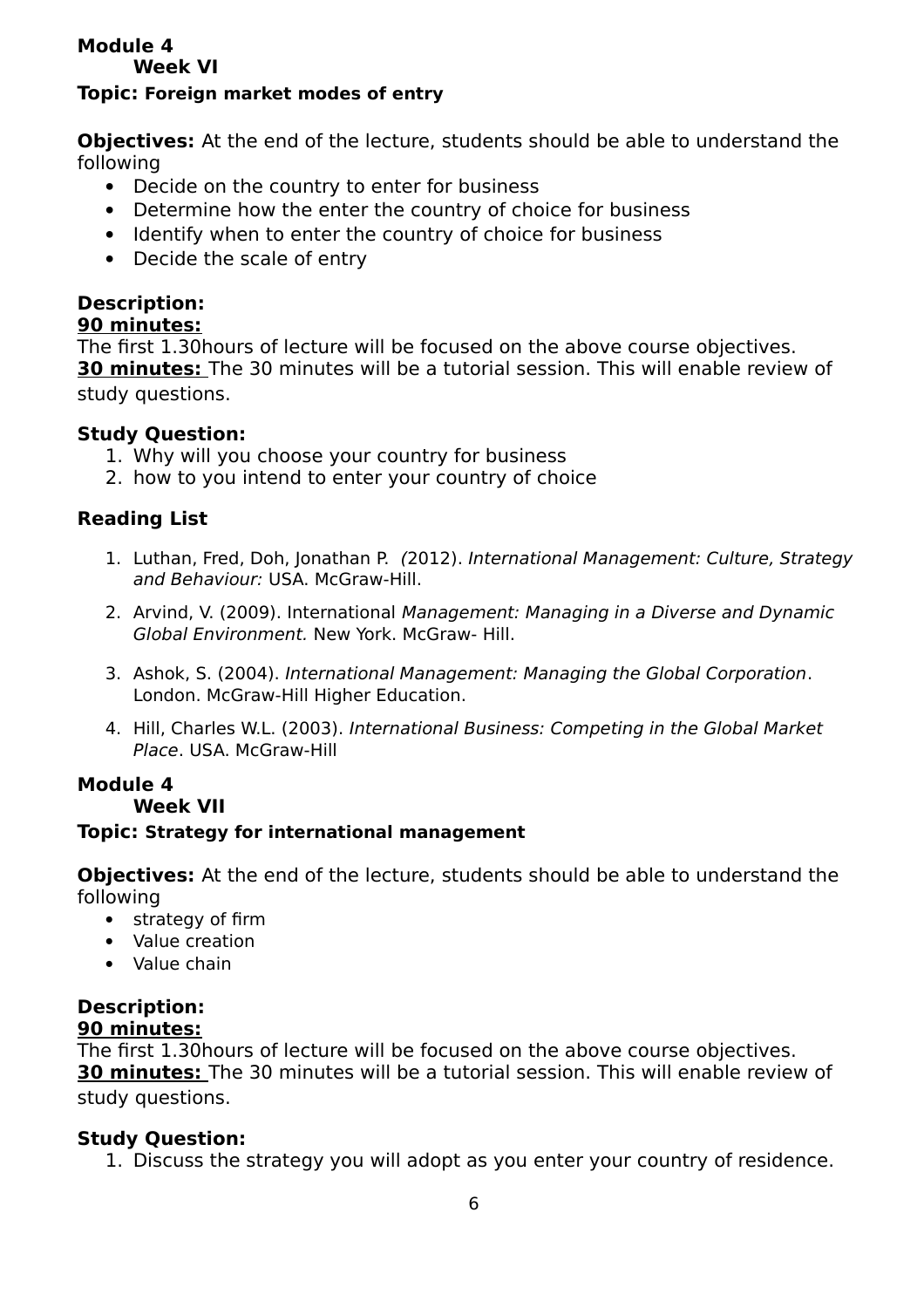## **Reading List**

- 1. Luthan, Fred, Doh, Jonathan P. (2012). International Management: Culture, Strategy and Behaviour: USA. McGraw-Hill.
- 2. Arvind, V. (2009). International Management: Managing in a Diverse and Dynamic Global Environment. New York. McGraw- Hill.
- 3. Ashok, S. (2004). International Management: Managing the Global Corporation. London. McGraw-Hill Higher Education.
- 4. Hill, Charles W.L. (2003). International Business: Competing in the Global Market Place. USA. McGraw-Hill

#### **Module 4 Week VIII Topic: International Human Resource Management (I)**

**Objectives:** At the end of the lecture, students should be able to understand the following

- Managing across culture
- staffing policies
- Options for selecting staff for international operation
- Advantages and disadvantages of the various options of selection

## **Description:**

#### **90 minutes:**

The first 1.30hours of lecture will be focused on the above course objectives. **30 minutes:** The 30 minutes will be a tutorial session. This will enable review of study questions.

#### **Study Question:**

- 1. Describe at least two policies available for international operation
- 2. Discuss the types of staffing policies available for international staffing

#### **Reading List**

- 1. Luthan, Fred, Doh, Jonathan P. (2012). International Management: Culture, Strategy and Behaviour: USA. McGraw-Hill.
- 2. Arvind, V. (2009). International Management: Managing in a Diverse and Dynamic Global Environment. New York. McGraw- Hill.
- 3. Ashok, S. (2004). International Management: Managing the Global Corporation. London. McGraw-Hill Higher Education.
- 4. Hill, Charles W.L. (2003). International Business: Competing in the Global Market Place. USA. McGraw-Hill

## **Module 4**

#### **Week IX**

#### **Topic: International Human Resource Management (II)**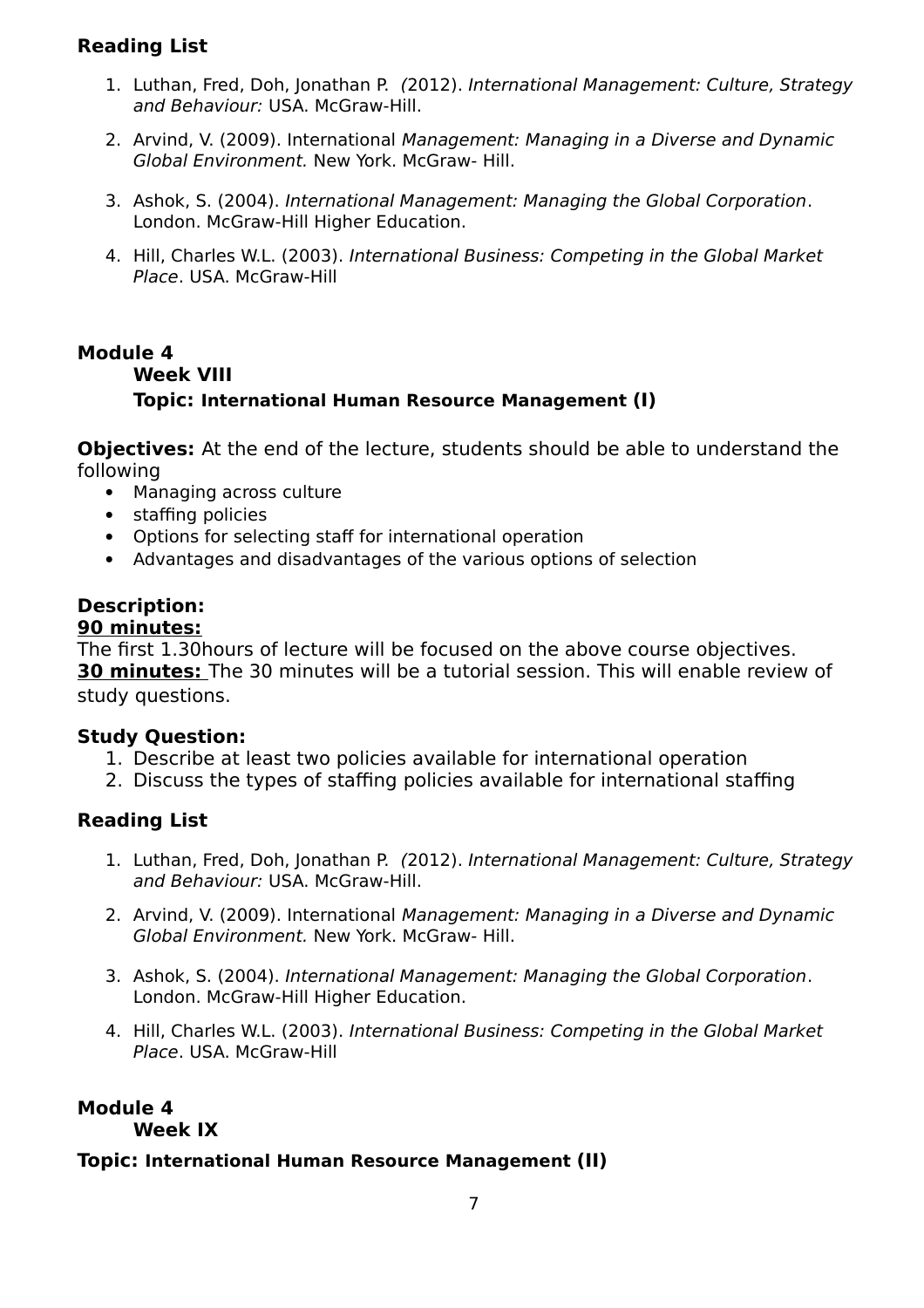**Objectives:** At the end of the lecture, students should be able to understand the following

- Discuss expatriation as a medium of staff selection for international assignment
- Understand the acculturation of selected staff
- Understand the staffing policies of the country of residence

# **Description:**

## **90 minutes:**

The first 1.30hours of lecture will be focused on the above course objectives. **30 minutes:** The 30 minutes will be a tutorial session. This will enable review of study questions.

## **Study Question:**

- 1. Describe the selection techniques of staff for international assignment?
- 2. Identify the staffing law obtainable in your country of residence

## **Reading List**

- 1. Luthan, Fred, Doh, Jonathan P. (2012). International Management: Culture, Strategy and Behaviour: USA. McGraw-Hill.
- 2. Arvind, V. (2009). International Management: Managing in a Diverse and Dynamic Global Environment. New York. McGraw- Hill.
- 3. Ashok, S. (2004). International Management: Managing the Global Corporation. London. McGraw-Hill Higher Education.
- 4. Hill, Charles W.L. (2003). International Business: Competing in the Global Market Place. USA. McGraw-Hill

## **Module 4**

**Week X**

## **Topic: International Human Resource Management (III)**

**Objectives:** At the end of the lecture, students should be able to understand the following

- Training of expatriates appointed for international assignment
- Preparing expatriates for international assignment
- Adjustment of expatriates

# **Description:**

## **90 minutes:**

The first 1.30hours of lecture will be focused on the above course objectives. **30 minutes:** The 30 minutes will be a tutorial session. This will enable review of

study questions.

## **Study Question:**

- 1. Identify the types of training available for staff selected for international assignment.
- 2. How will you prepare your expatriates to return to the home country after their assignments?

## **Reading List**

1. Luthan, Fred, Doh, Jonathan P. (2012). International Management: Culture, Strategy and Behaviour: USA. McGraw-Hill.